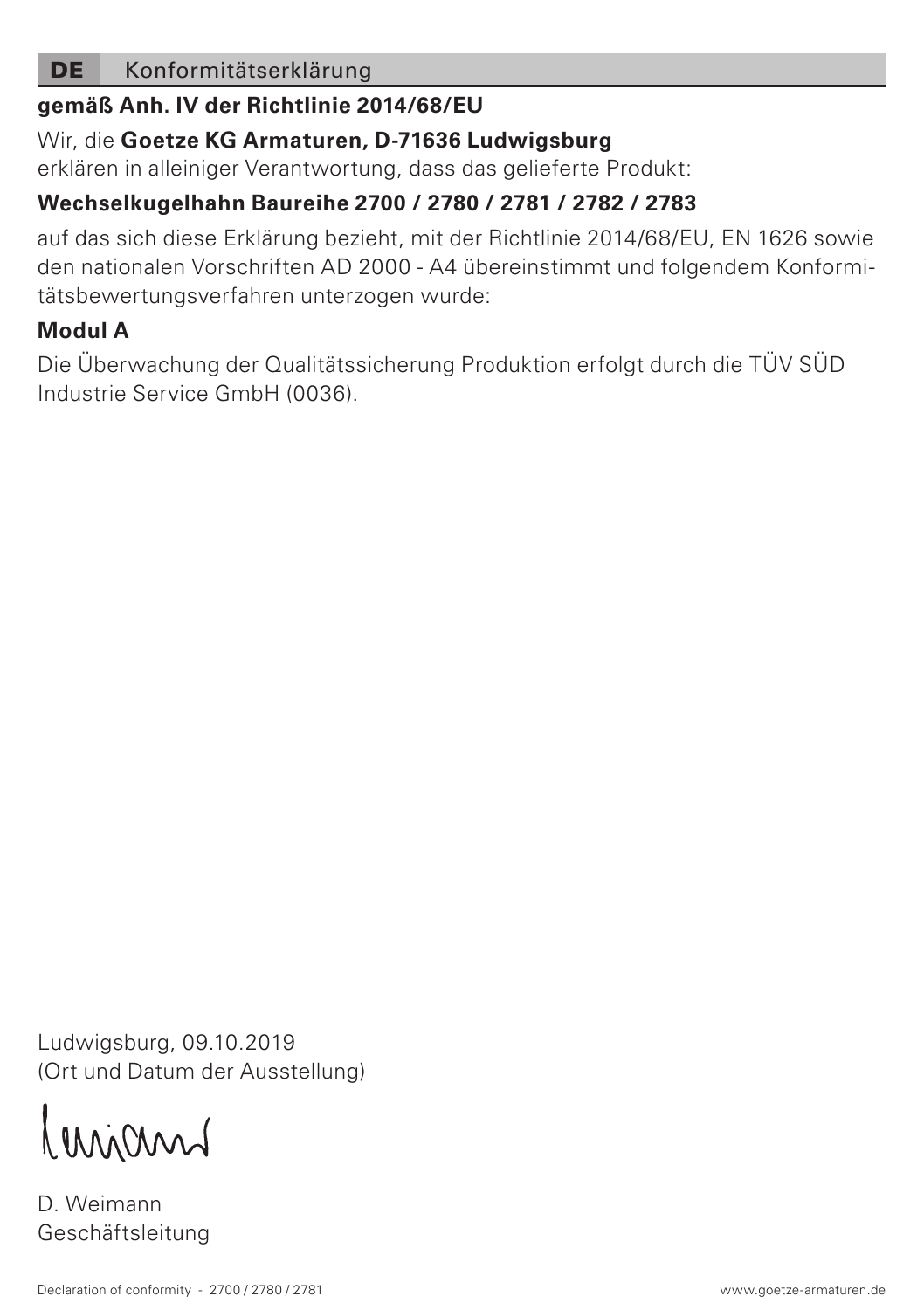## EN Declaration of conformity

#### **according to Annex IV of the Directive 2014/68/EU**

#### We, **Goetze KG Armaturen, D-71636 Ludwigsburg**

declare under sole responsibility that the delivered product:

## **Ball diverter valve series 2700 / 2780 / 2781 / 2782 / 2783**

to which this declaration applies, conforms to Directive 2014/68/EU, EN 1626 as well as the national regulations AD 2000 - A4 and has been subjected to the following conformity assessment procedure:

# **Module A**

Monitoring of quality assurance in production is performed by TÜV SÜD Industrie Service GmbH (0036).

Ludwigsburg, 09.10.2019 (Place and date of issue)

Minun

D. Weimann Management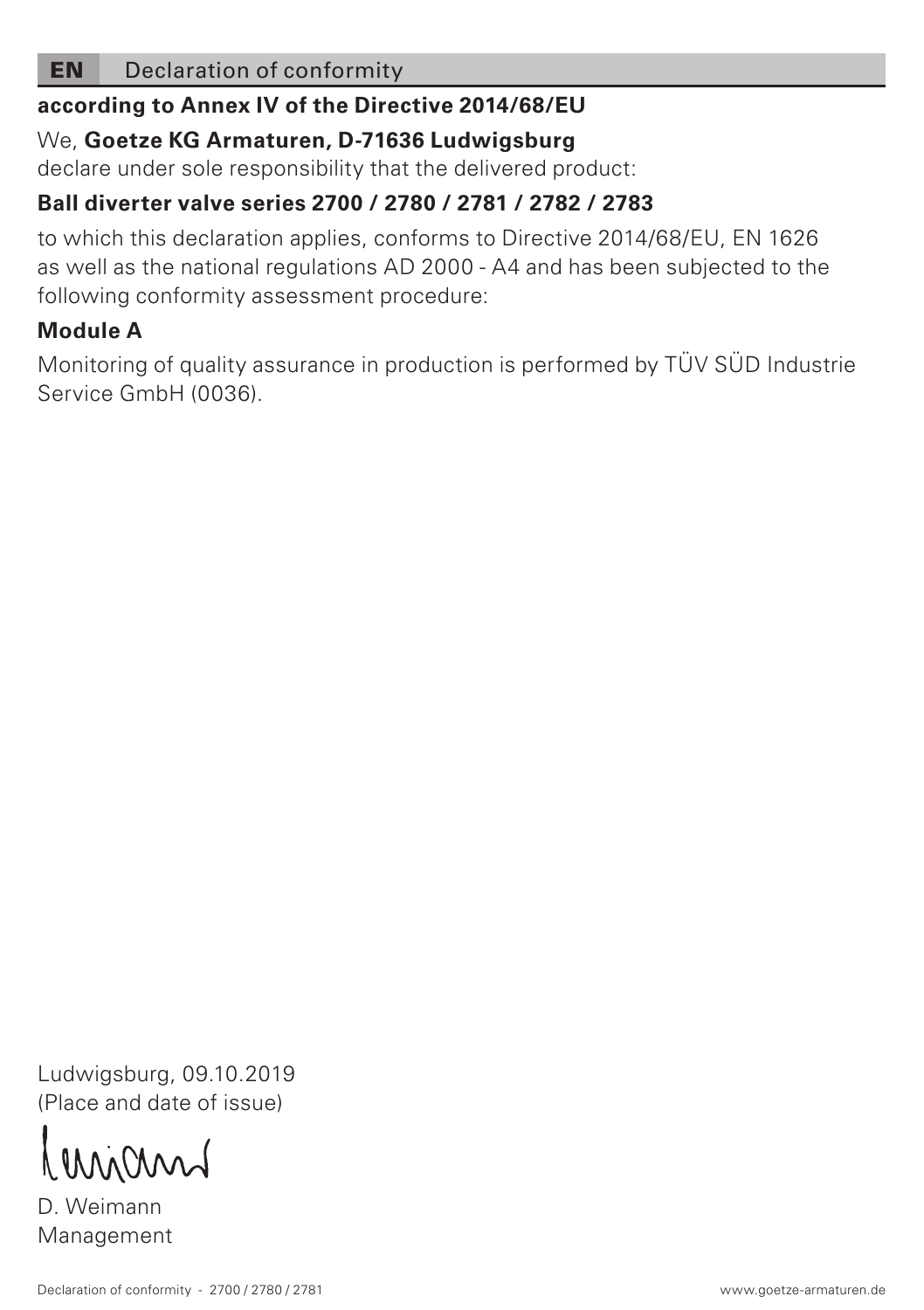#### FR Déclaration de conformité

## **conformément à l'annexe IV de la directive 2014/68/EU**

Nous soussignés, **Goetze KG Armaturen, D-71636 Ludwigsburg** déclarons sous notre seule responsabilité que le produit livré :

## **Robinet inverseur à bille, série 2700 / 2780 / 2781 / 2782 / 2783**

auquel cette déclaration se rapporte, conforme à la directive 2014/68/EU, EN 1626 ainsi qu'aux règlements nationaux AD 2000 - A4 et soumis à la procédure suivante d'évaluation de la conformité :

## **Module A**

La surveillance de l'assurance qualité en production est effectuée par le groupe TÜV SÜD Industrie Service GmbH (0036).

Ludwigsburg, 09.10.2019 (Lieu et date de l'émission)

MMM

D. Weimann Direction de l'entreprise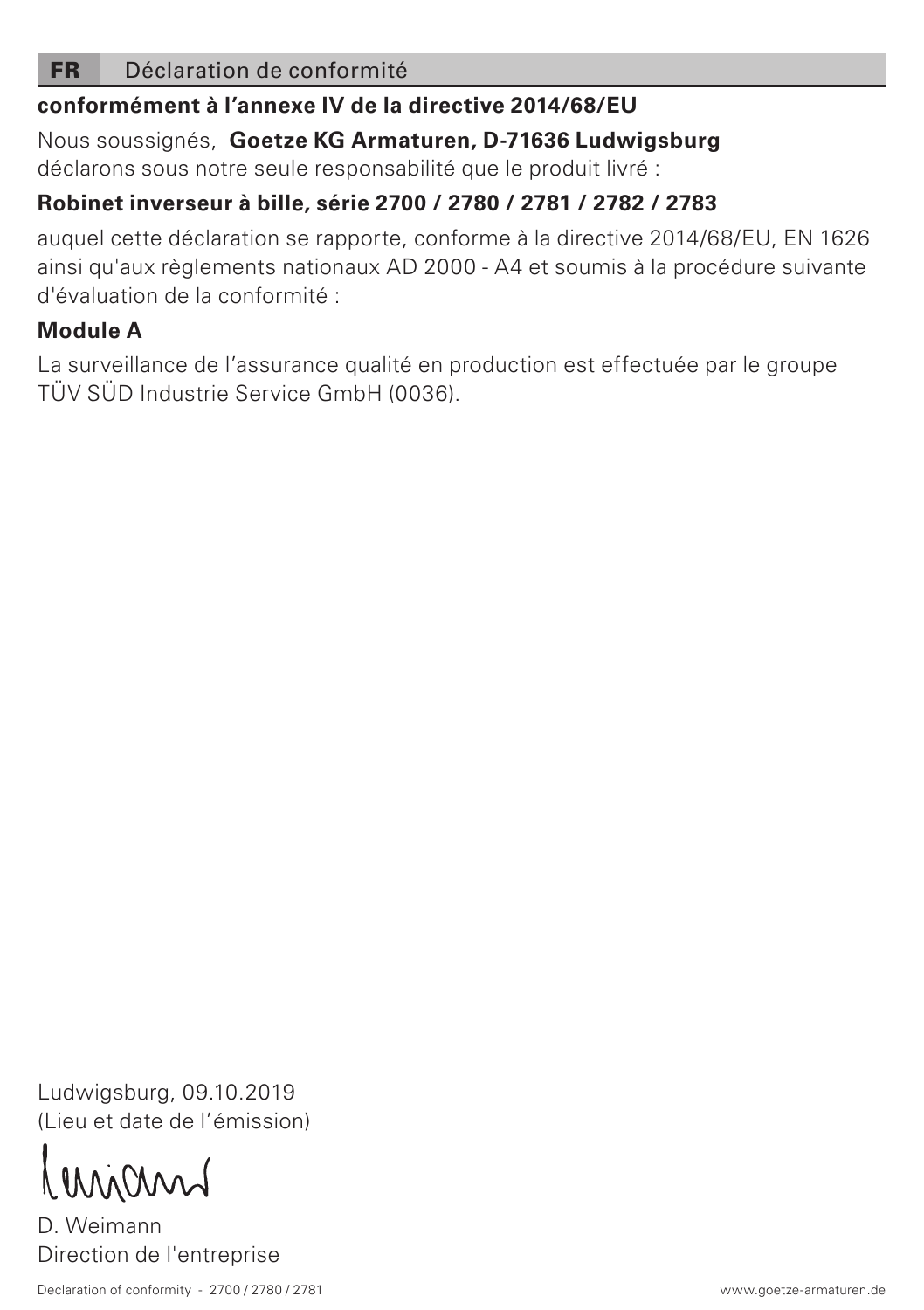#### ES Declaración de conformidad

## **según el anexo IV de la Directiva 2014/68/UE**

## Nosotros, **Goetze KG Armaturen, D-71636 Ludwigsburg**

declaramos bajo nuestra exclusiva responsabilidad que el producto suministrado:

## **La válvula de bola de desvío serie 2700 / 2780 / 2781 / 2782 / 2783**

a la se refiere esta declaración, concuerda con la Directiva 2014/68/UE, la norma EN 1626 así como con las disposiciones nacionales AD 2000 - A4, y fue sometida al siguiente procedimiento de evaluación de la conformidad:

## **Módulo A**

La monitorización de la garantía de calidad de producción es efectuada por TÜV SÜD Industrie Service GmbH (0036).

Ludwigsburg, 09.10.2019 (Lugar y fecha de emisión)

Minum

D. Weimann Dirección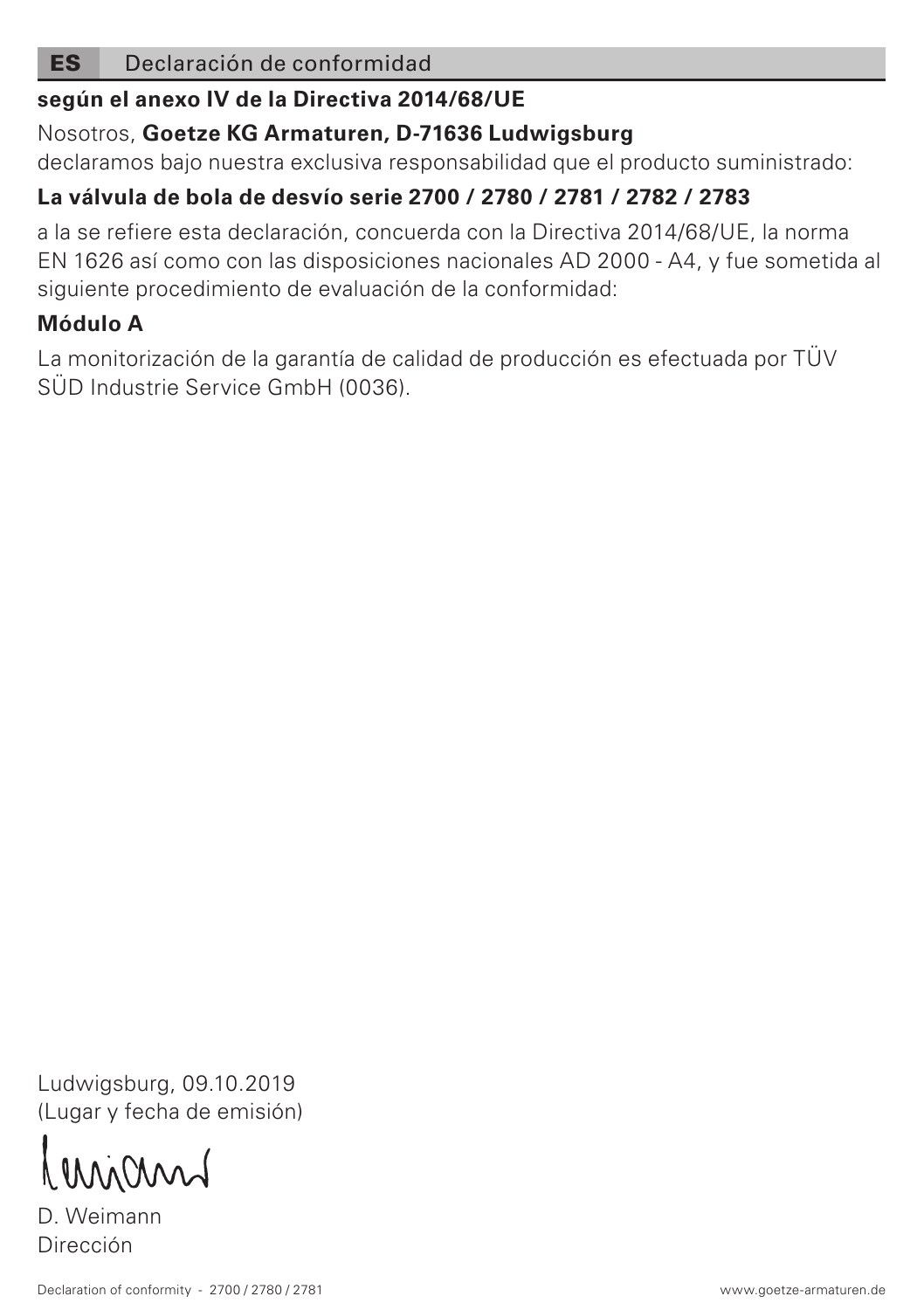## ZH 欧盟符合性声明

依照欧盟压力容器指令2014/68/EU附件 IV

我们公司Goetze KG Armaturen, D-71636 Ludwigsburg, 对下述所供产品权责声明:

2700 / 2780 / 2781 / 2782 / 2783 系列换向球阀

基于本声明、与条例2014/68/EU、EN 1626 和国家规范 AD 2000 - A4 一致并经过以下一 致性评估:

#### 模块 A

制造过程的质量保证的监督机构是TÜV SÜD Industrie Service GmbH (0036)。

Ludwigsburg, 09.10.2019 (地点和签署日期)

minn

D. Weimann 董事长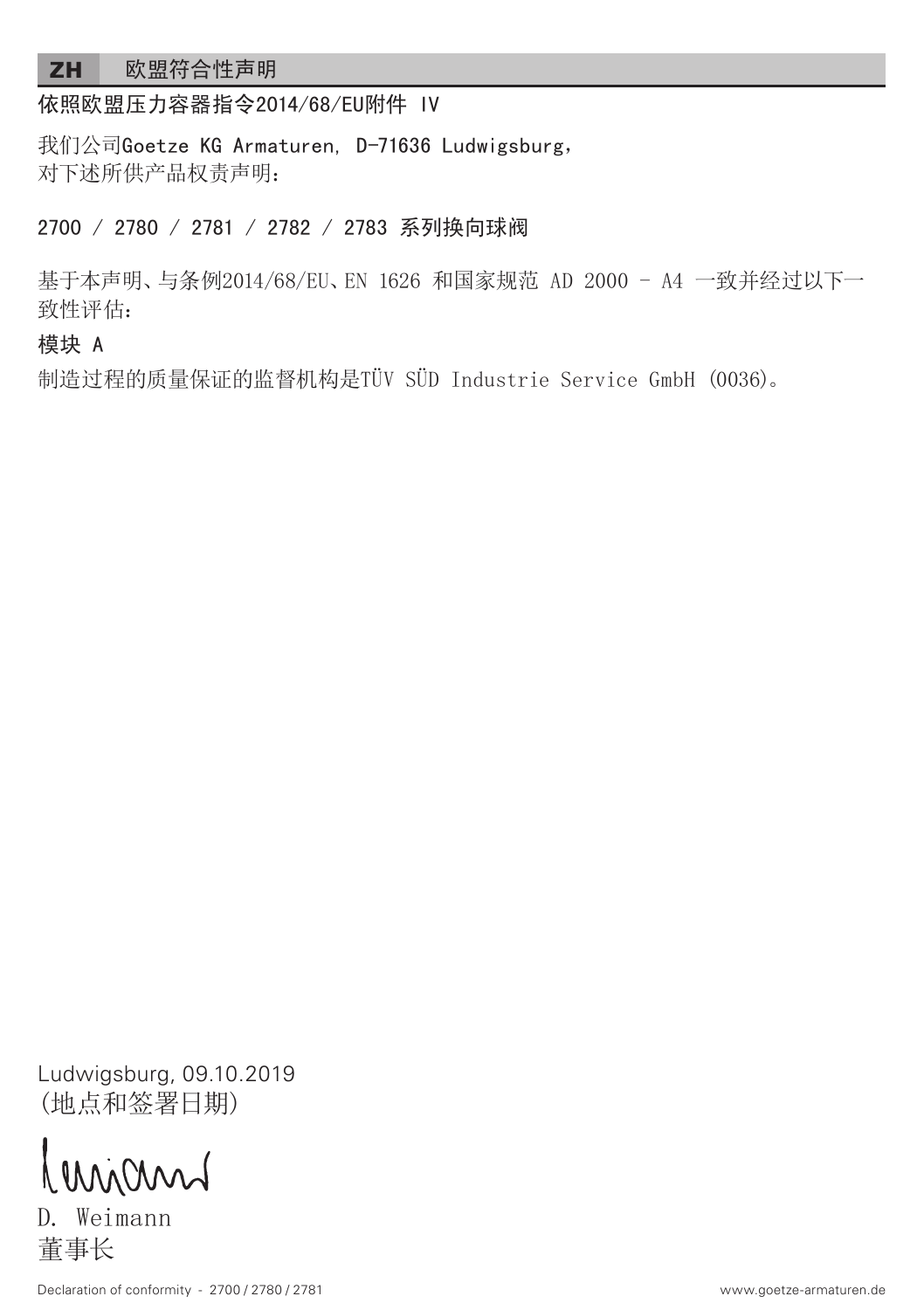### BR Declaração de conformidade

### **Em conformidade com o anexo IV da Diretriz 2014/68/UE**

Nós, a **Goetze KG Armaturen, D-71636 Ludwigsburg** declaramos com total responsabilidade que o produto entregue:

## **Válvula de 3 vias Série 2700 / 2780 / 2781 / 2782 / 2783**

A que esta declaração se refere está em conformidade com a Diretriz 2014/68/EU, EN 1626, bem como as normas nacionais AD 2000 - A4 e sujeito aos seguintes procedimentos de avaliação da conformidade:

## **Módulo A**

O monitoramento da garantia de qualidade da produção é realizado pela TÜV SÜD Industrie Service GmbH (0036).

Ludwigsburg, 20.05.2019 (Local e data da emissão)

LMMin

D. Weimann Gerência